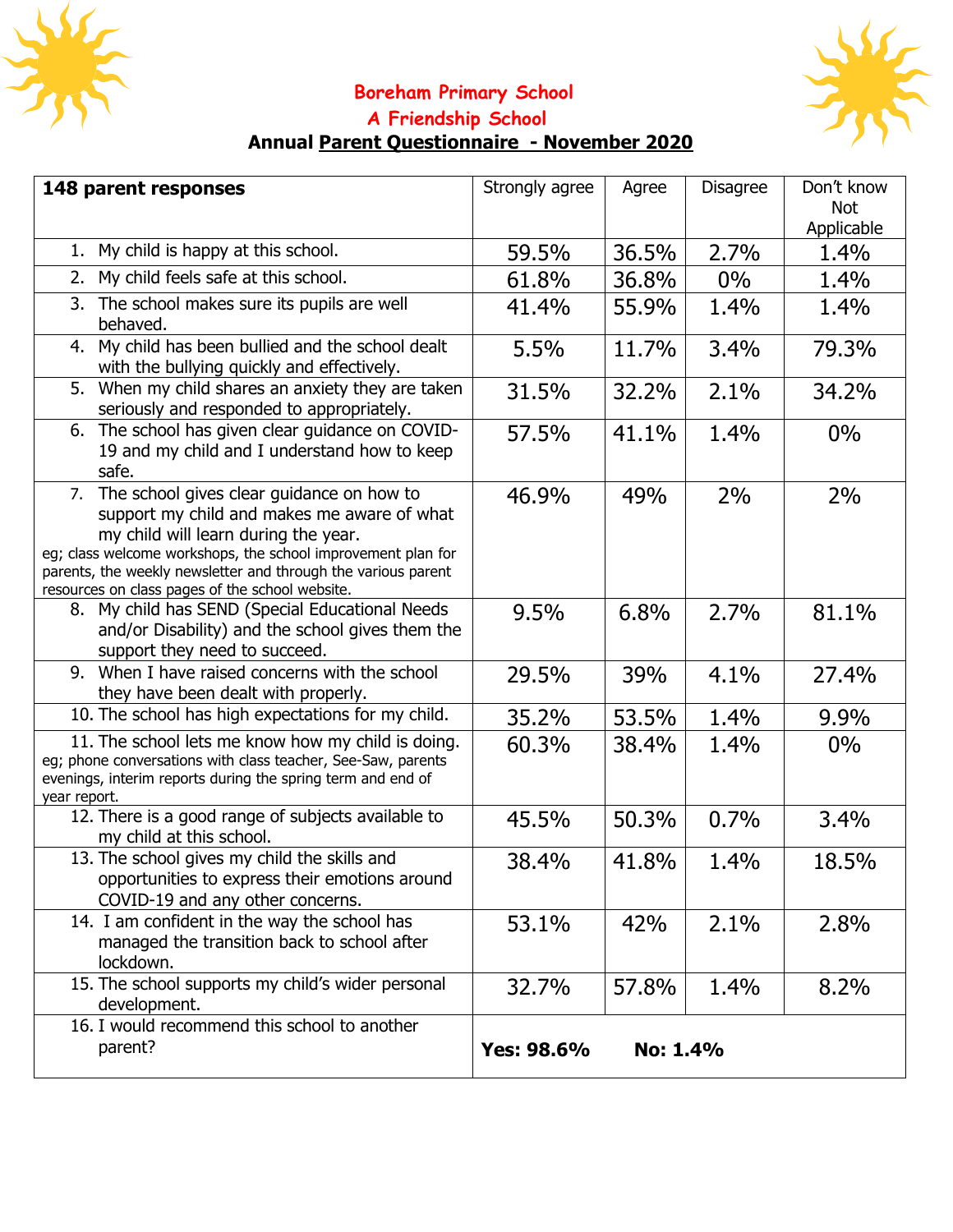## **What do you see as the main strengths of the school?**

- Children's wellbeing.
- For being a friendship school.
- Approachable friendly, fun and supportive staff.
- The strong community spirit and inclusion of pupils and parents.
- Head teacher's communication & updates with parents.
- Fun approach to learning.
- See-Saw.
- The safe, welcoming and friendship nature of the school even where they are restricted to bubbles, continues to be nurtured and a strength. Wellbeing for the children after the lockdown has been really impressive
- Very good communication and well-organised school.
- Incredibly supportive SEN LSA's and a Headteacher who is dedicated and approachable and always puts the needs of the children above all else.
- Mr Bowyer being such a hands on Headteacher. Office staff friendly and helpful. Made to feel welcome with no parent/teacher divide.
- Open Communication, knowing pupils names and being very approachable. Very friendly school and follows its ethos.
- The core values really are reflected in the children's behaviour.
- Its small size and total inclusion of all pupils of all school years. It gives a real sense of community and confidence.
- I can't praise the school and the school team enough. My daughter has been nothing but happy since she transferred here, such a big change from the little girl I used to leave in tears every morning at her previous school. Not a single tear. It was the best move we ever made. Thank you all so much for making the school and the daily experience as lovely as it is.
- Good school website with details of term topics. Friendly and helpful office staff and class teacher. Good response time for any concerns.
- School has strong links to the wider community and enthusiastic, professional and caring members of staff. Great sports provision and club opportunities.
- Every teacher I have met are very friendly and approachable. I love Mr Bowyer's dedication to the school and getting to know everyone personally including parents and helping everyone enter and leave the school safely across the road.
- I am very happy that my children are learning Spanish at such a young age in school. Languages are an important part of life & the future.
- Extremely communicative, open, positive & friendly. I find Mr Bowyer and the teachers extremely approachable & passionate about providing a very positive, supportive & secure environment for the children. Mrs Tate is our child's teacher and is extremely passionate about her role in teaching the children. Our daughter has settled into school extremely well and I believe a lot of that is down to how great the staff have been.
- It is a happy place for my child to be and gives her lots of opportunities to develop.
- Supporting children and families in other ways than just education.
- When my child had health issues and later diagnosed with a food allergy, Mrs Pinkney was amazing and gave loads of support.
- I cannot fault this school. The support given to my child has been amazing. Always keeping in touch and there to help whenever is needed. Staff are so friendly, always on the end of the phone. Glad my child has a few more years left here before senior school.
- Since joining Boreham I believe the level of support and care given by staff is fantastic. The staff recognise me and my child. Staff show an interest and are really helpful. My child has said that the teacher notices when she is sad or upset and the teacher resolves the issue quickly.
- Staff show an interest and are really helpful. My child has said that the teacher notices when they are sad or upset and the teacher resolves the issue quickly.
- I was so nervous changing my child's school half way through a term but it has been the best decision we have ever made and cannot believe what an amazing school Boreham is. Thank you!

## **Add any further comments which you think will help us further improve:**

If the school was to go into lockdown again I would like to have more contact from the class teacher ie zoom lessons.